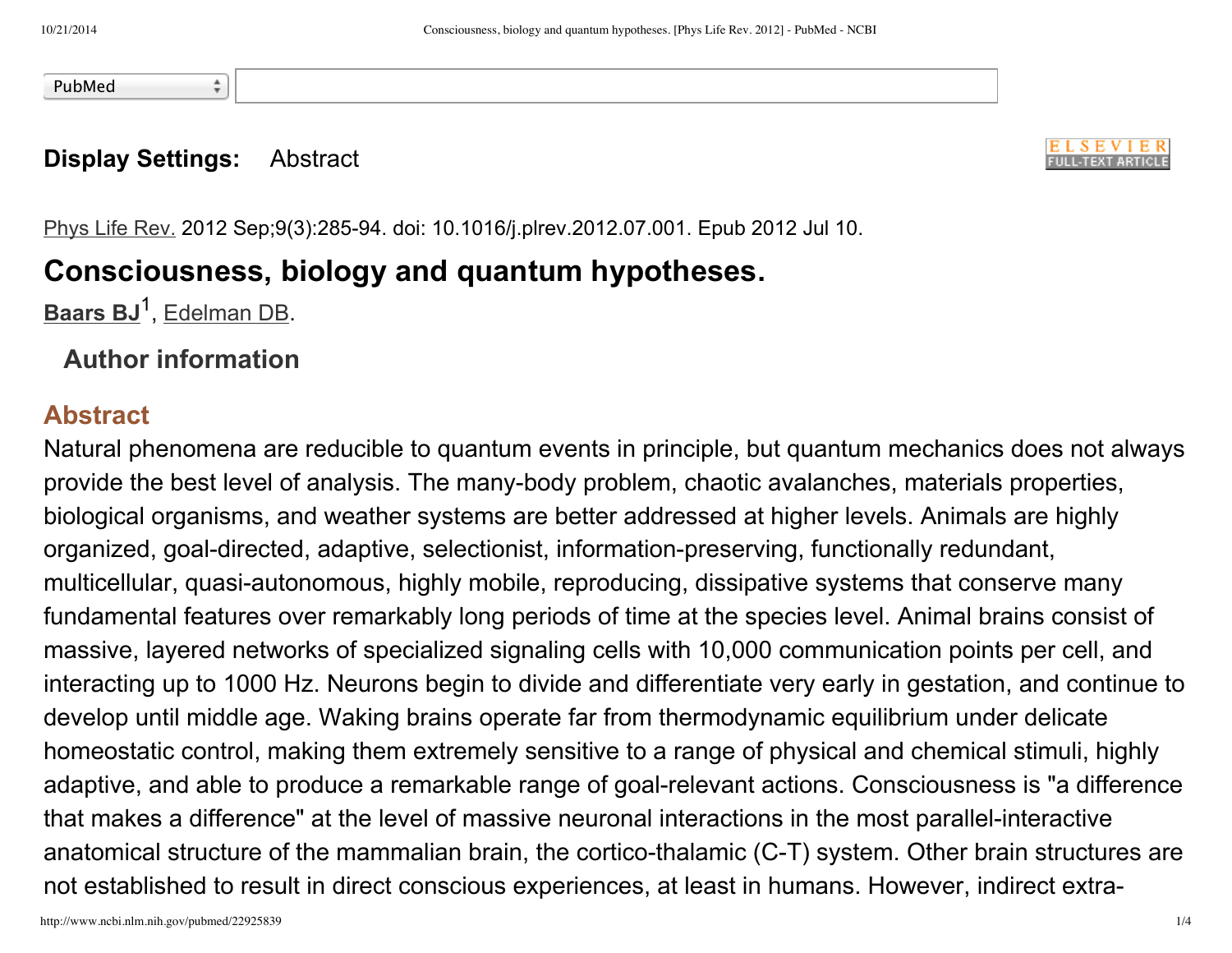cortical influences on the C-T system are pervasive. Learning, brain plasticity and major life adaptations may require conscious cognition. While brains evolved over hundreds of millions of years, and individual brains grow over months, years and decades, conscious events appear to have a duty cycle of ∼100 ms, fading after a few seconds. They can of course be refreshed by inner rehearsal, re-visualization, or attending to recurrent stimulus sources. These very distinctive brain events are needed when animals seek out and cope with new, unpredictable and highly valued life events, such as evading predators, gathering critical information, seeking mates and hunting prey. Attentional selection of conscious events can be observed behaviorally in animals showing coordinated receptor orienting, flexible responding, alertness, emotional reactions, seeking, motivation and curiosity, as well as behavioral surprise and cortical and autonomic arousal. Brain events corresponding to attentional selection are prominent and widespread. Attention generally results in conscious experiences, which may be needed to recruit widespread processing resources in the brain. Many neuronal processes never become conscious, such as the balance system of the inner ear. An air traveler may "see" the passenger cabin tilt downward as the plane tilts to descend for a landing. That visual experience occurs even at night, when the traveler has no external frame of spatial reference. The passenger's body tilt with respect to gravity is detected unconsciously via the hair cells of the vestibular canals, which act as liquid accelerometers. However, that sensory activity is not experienced directly. It only becomes conscious via vision and the body senses. The vestibular sense is therefore quite different from visual perception, which "reports" accurately to a conscious field of experience, so that we can point accurately to a bright star on a dark night. Vestibular input is also precise but unconscious. Conscious cognition is therefore a distinct kind of brain event. Many of its features are well established, and must be accounted for by any adequate theory. No non-biological examples are known. Penrose and Hameroff have proposed that consciousness may be viewed as a fundamental problem in quantum physics. Specifically, their 'orchestrated objective reduction' (Orch-OR) hypothesis posits that conscious states arise from quantum computations in the microtubules of neurons. However, a number of microtubule-associated proteins are found in both plant and animal cells (like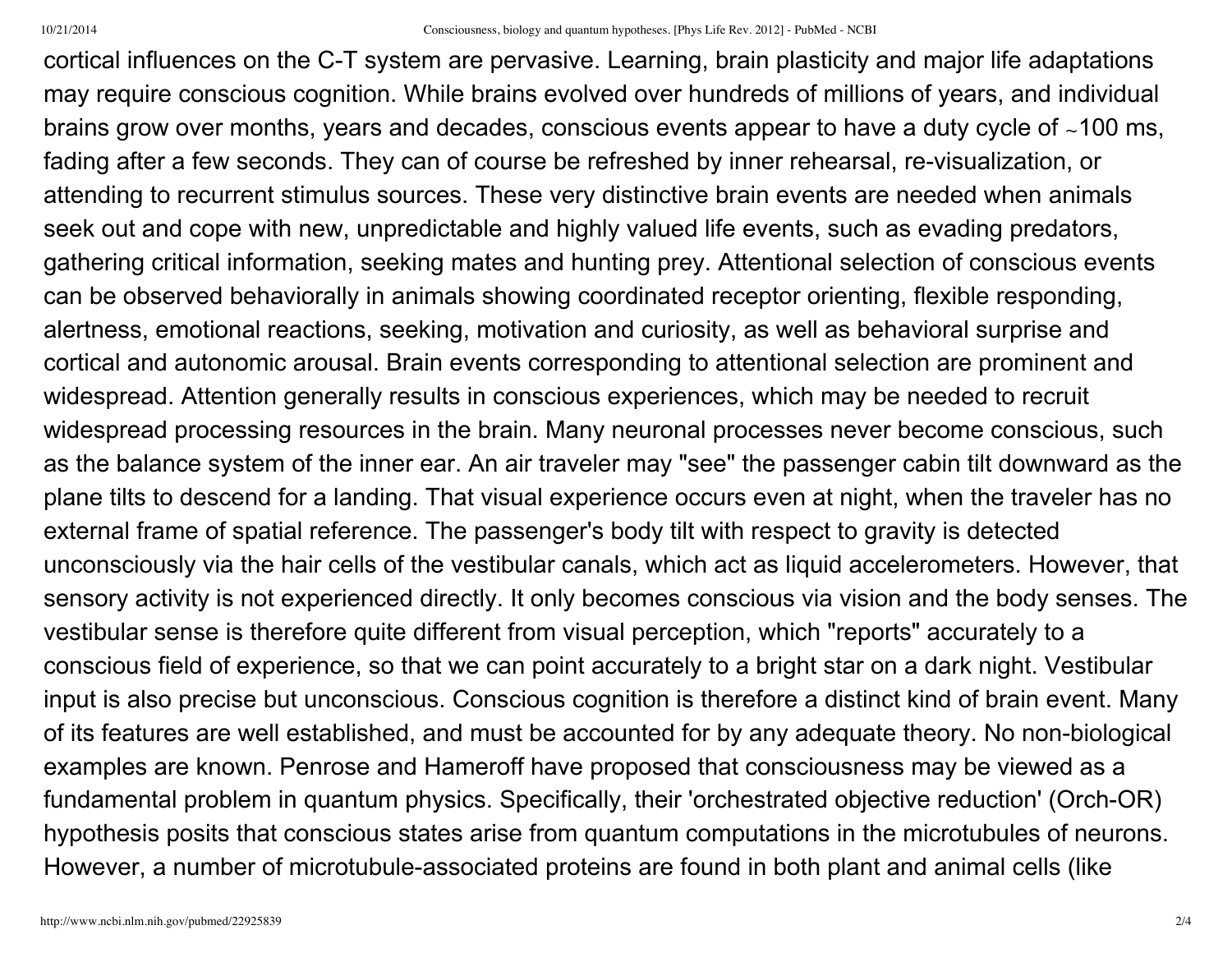neurons) and plants are not generally considered to be conscious. Current quantum-level proposals do not explain the prominent empirical features of consciousness. Notably, they do not distinguish between closely matched conscious and unconscious brain events, as cognitivebiological theories must. About half of the human brain does not support conscious contents directly, yet neurons in these "unconscious" brain regions contain large numbers of microtubules. QM phenomena are famously observer-dependent, but to the best of our knowledge it has not been shown that they require a conscious observer, as opposed to a particle detector. Conscious humans cannot detect quantum events "as such" without the aid of special instrumentation. Instead, we categorize the wavelengths of light into conscious sensory events that neglect their quantum mechanical properties. In science the burden of proof is on the proposer, and this burden has not yet been met by quantum-level proposals. While in the future we may discover quantum effects that bear distinctively on conscious cognition 'as such,' we do not have such evidence today.

Copyright © 2012 Elsevier B.V. All rights reserved.

### **Comment in**

Putting Descartes before the horse: Quantum theories of consciousness: Comment on ["Consciousness,](http://www.ncbi.nlm.nih.gov/pubmed/22831961) biology, and quantum hypotheses" by Baars & amp; Edelman. [Phys Life Rev. 2012] The EEG frequency architecture, coupled oscillations and consciousness: Comment on ['Consciousness,](http://www.ncbi.nlm.nih.gov/pubmed/22884935) biology and quantum hypotheses' by Baars and Edelman. [Phys Life Rev. 2012] Quantum brain biology complements neuronal assembly approaches to consciousness: Comment on ["Consciousness,](http://www.ncbi.nlm.nih.gov/pubmed/22795934) biology and quantum hypotheses" by Baars and Edelman. [Phys Life Rev. 2012] Is there space for the quantum domain in consciousness research?: Comment on ['Consciousness,](http://www.ncbi.nlm.nih.gov/pubmed/22819680) biology, and quantum hypotheses' by Baars and Edelman. [Phys Life Rev. 2012] From "Neural correlates of consciousness" to "Neural causes of consciousness": A commentary on ["Consciousness,](http://www.ncbi.nlm.nih.gov/pubmed/22831962) biology and quantum hypotheses", by Bernard J. Baars and David E. Edelman. [Phys Life Rev. 2012]